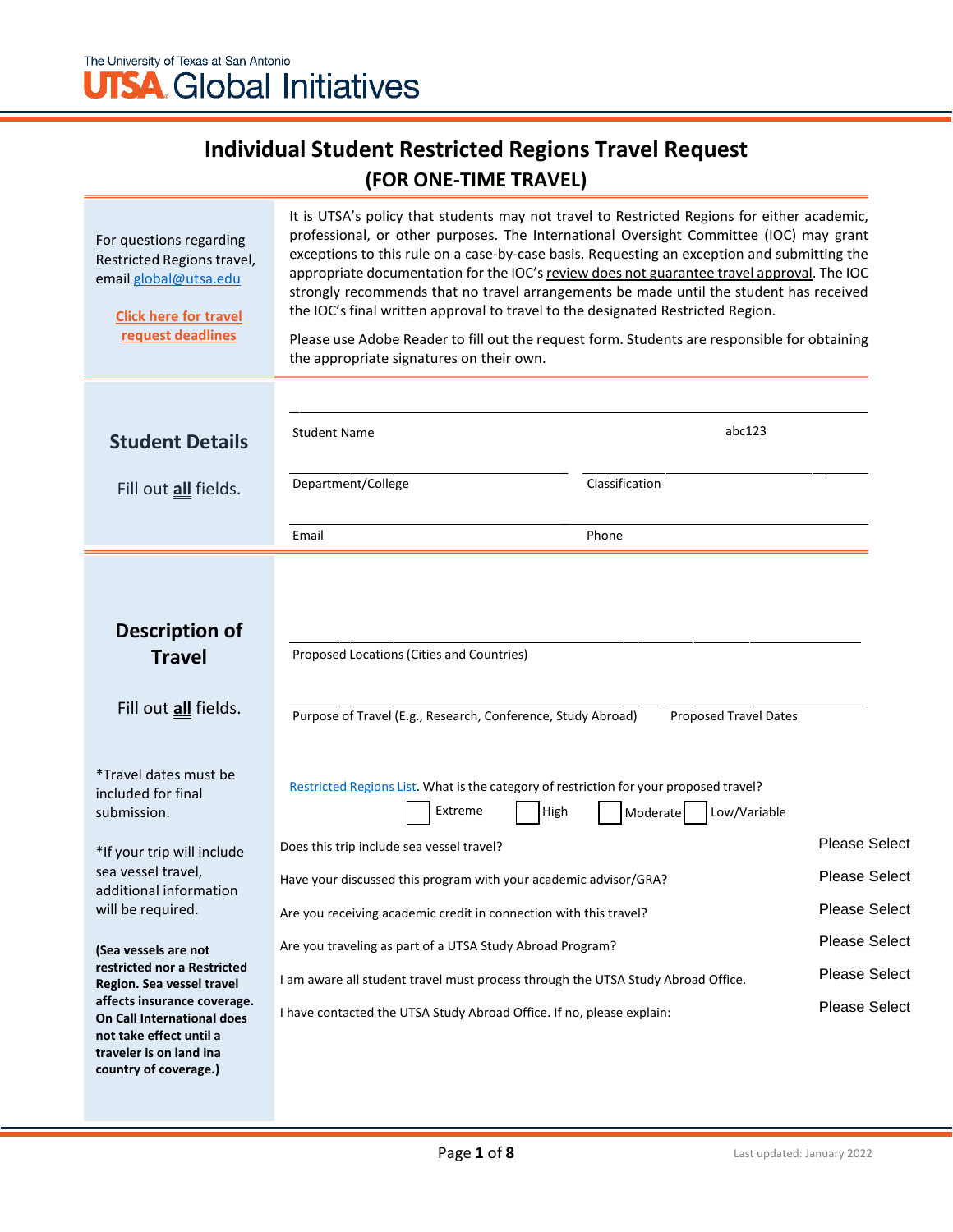|                                                                                                                        | A. Traveler's Contact Information Abroad                                                                                                                                                                                             |                                                    |  |  |
|------------------------------------------------------------------------------------------------------------------------|--------------------------------------------------------------------------------------------------------------------------------------------------------------------------------------------------------------------------------------|----------------------------------------------------|--|--|
|                                                                                                                        | Name as it appears on passport                                                                                                                                                                                                       | Cell phone where you can be reached at abroad      |  |  |
| <b>Emergency</b><br><b>Contact</b>                                                                                     | Landline phone in use while abroad                                                                                                                                                                                                   | Satellite phone for areas with poor infrastructure |  |  |
| <b>Information</b><br>Fill out all fields.                                                                             | Include any additional personal contact information (E.g., Facebook account, Skype name,<br>Twitter/Instagram handle, etc.) UTSA respects your privacy and will only access your social media sites<br>in the event of an emergency. |                                                    |  |  |
| *Provide all phone numbers<br>with the country code (e.g., a<br>Mexico City phone number<br>would read 011-52-55-5080- | <b>B. U.S. Emergency Contact</b>                                                                                                                                                                                                     |                                                    |  |  |
| 2000).                                                                                                                 | <b>Contact Name</b>                                                                                                                                                                                                                  | Relationship                                       |  |  |
|                                                                                                                        | Email                                                                                                                                                                                                                                | Cell Phone                                         |  |  |
|                                                                                                                        | Address                                                                                                                                                                                                                              | <b>Work Phone</b>                                  |  |  |
|                                                                                                                        | C. Local (In Destination Country) Emergency Contact                                                                                                                                                                                  |                                                    |  |  |
|                                                                                                                        | <b>Contact Name</b>                                                                                                                                                                                                                  | Relationship                                       |  |  |
|                                                                                                                        | Email                                                                                                                                                                                                                                | Cell Phone                                         |  |  |
|                                                                                                                        | Address                                                                                                                                                                                                                              | <b>Work Phone</b>                                  |  |  |
| Do not use a study abroad<br>advisor<br>your<br><b>UTSA</b><br>as                                                      | D. UTSA Department/College emergency contact                                                                                                                                                                                         |                                                    |  |  |
| emergency contact.<br>Your<br>UTSA contact must be from<br>your department.                                            | <b>Contact Name and Title</b>                                                                                                                                                                                                        | Department/Unit                                    |  |  |
|                                                                                                                        | Email                                                                                                                                                                                                                                | Phone                                              |  |  |
|                                                                                                                        | Secondary Contact                                                                                                                                                                                                                    | Phone                                              |  |  |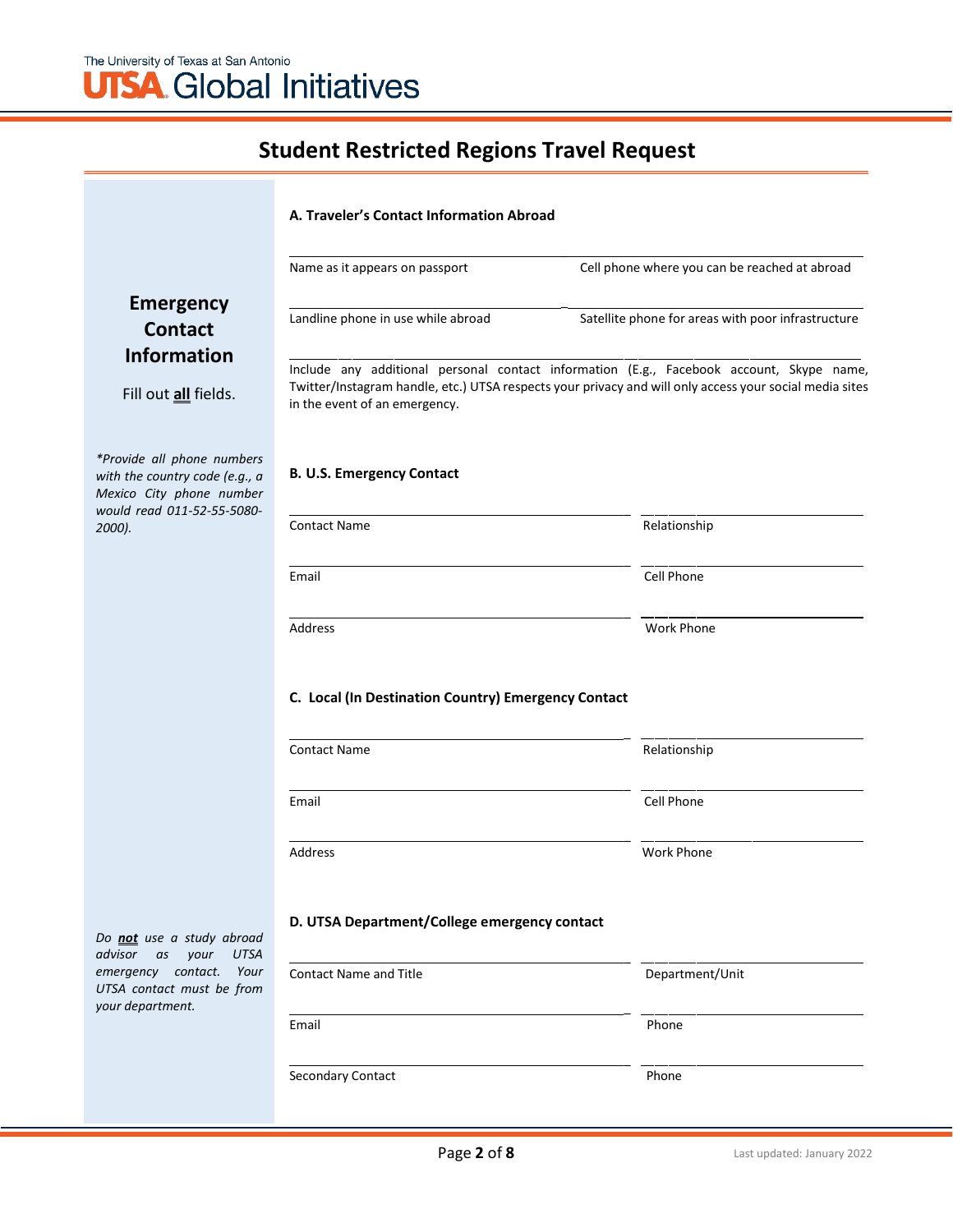#### **A. U.S. DEPARTMENT OF STATE**

**Pre-Departure Safety and Security**

Check the appropriate box in **each** section.

Smart Traveler Enrollment Program (STEP)

Register your travel with the U.S. Department of State using the Smart Traveler Enrollment Program (STEP), [https://step.state.gov/step. S](https://step.state.gov/step)TEP allows you to enter information about your upcoming trip abroad so that the U.S. Department of State can better assist you in an emergency. STEP also allows Americans residing abroad to get routine information from the nearest U.S. embassy or consulate.

**Yes, I will enroll in the U.S. Department of State's Smart Traveler Enrollment Program (STEP).**

**No, I am not a U.S. citizen; but I will follow the guidance provided by my country of citizenship.**

#### **B. ON CALL INTERNATIONAL**

#### How to Contact On Call International

The University of Texas System provides all students, faculty, and staff traveling internationally on UTsponsored activities/programs with overseas insurance. The overseas insurance package includes membership with On Call International, an international emergency assistance provider. If you need medical or security-related advice or assistance at any time while abroad, contact On Call International from US or Canada at 1-833-328-1091; From anywhere else in the world call 1-978-651-9722, or call UTPD at 1-210-458- 4242. Depending on the nature and severity of your situation, On Call can pay for your medical care and/or other services, or you may need to pay yourself and file a claim for reimbursement. Questions about overseas insurance and filing a claim should be directed to On Call.

For more information on On Call and overseas insurance: [www.myoncallportal.com](http://www.myoncallportal.com/) Download the OnSolve smartphone app: [Apple Store](https://apps.apple.com/us/app/onsolve/id1487868963) [| Google Play Store](https://play.google.com/store/apps/details?id=com.onsolve.alerting&hl=en_US&gl=US) UT System Group ID: 100143CPPD21



#### On Call International Individual Travel Security Briefing

Students proposing travel to a Restricted Region(s) must participate in a one-on-one discussion with an On Call security expert to review the proposed itinerary and travel plans and to obtain personalized safety/security guidance.

- 1. Call On Call at 1-833-328-1091
- 2. Identify yourself as a UTSA student (Group ID 100143CPPD21).
- 3. Ask to speak to a security expert to discuss travel advice for your destination. Be prepared to take notes.
- 4. Review your travel itinerary, and discuss safety/security guidance and any other travel advice.
- 5. Take notes to include in the security briefing section of this packet.
- 6. Ask for an On Call Case # and the security expert's name.

**Yes, I have discussed my itinerary and travel plans with an On Call security expert. I understand that the IOC will receive a report of the call.**

On Call Case Number Name of On Call Security Expert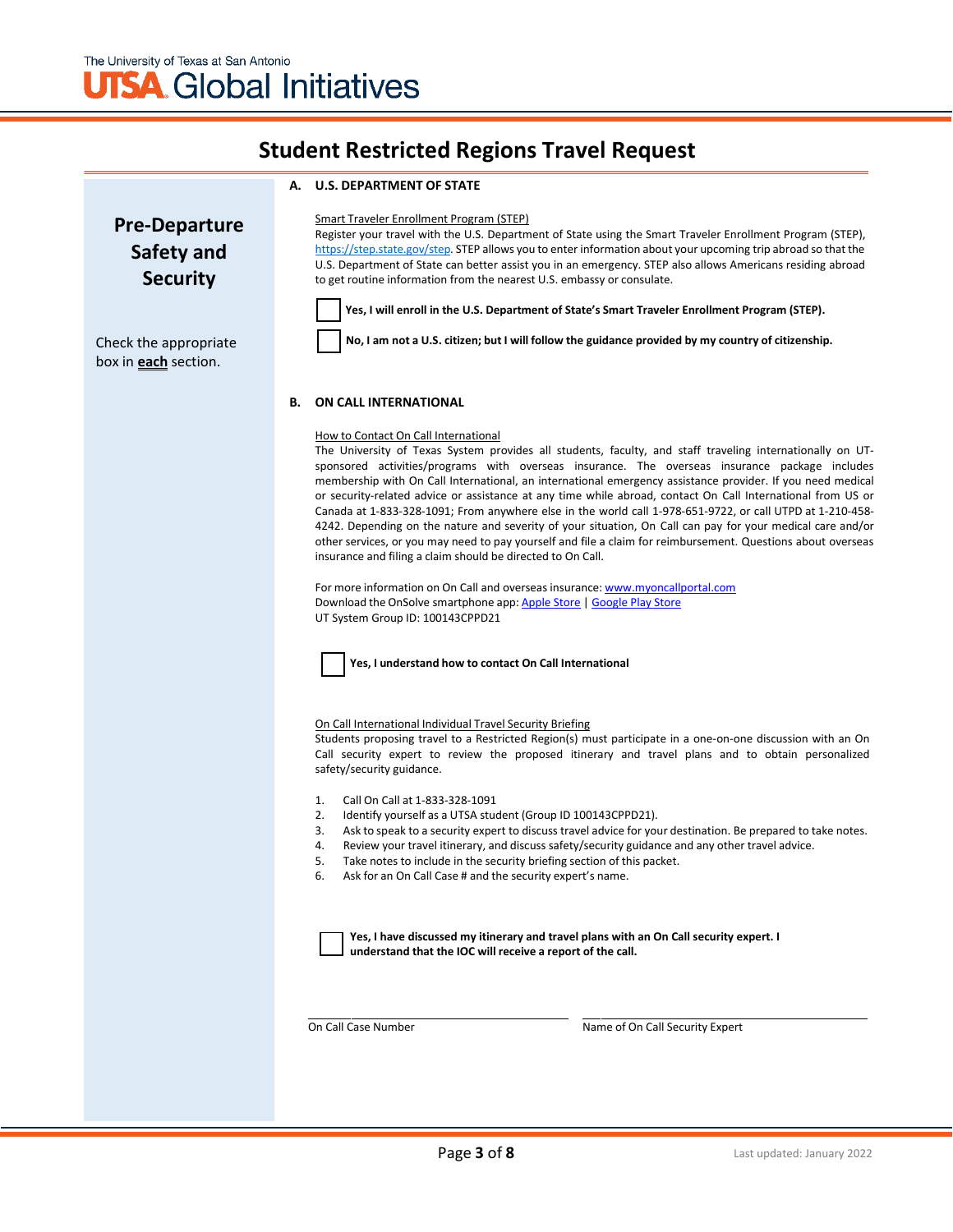#### Safety Preparedness Questions

**Pre-Departure Safety and Security**

Answer each of the following questions. If more space is needed, use the additional text box provided after the "Required Attachments" section or attach a Word Document.

After your conversation with the On Call expert, answer the following questions to explain how you will mitigate safety risks in your travel destination.

1. What is your level of familiarity with the proposed destination? (E.g., professional networks, family connections, language proficiency, etc.)

2. What are relevant experiences that have prepared you for this travel?

3. Give a detailed summary of your discussion with On Call. What health orsafety risks were identified? How were you advised to mitigate those risks? What specific steps will you take to mitigate the health, safety, andsecurity risks?

4. What is your plan in an emergency or crisis? (Include any on-site organizational or institutional support that you would have.)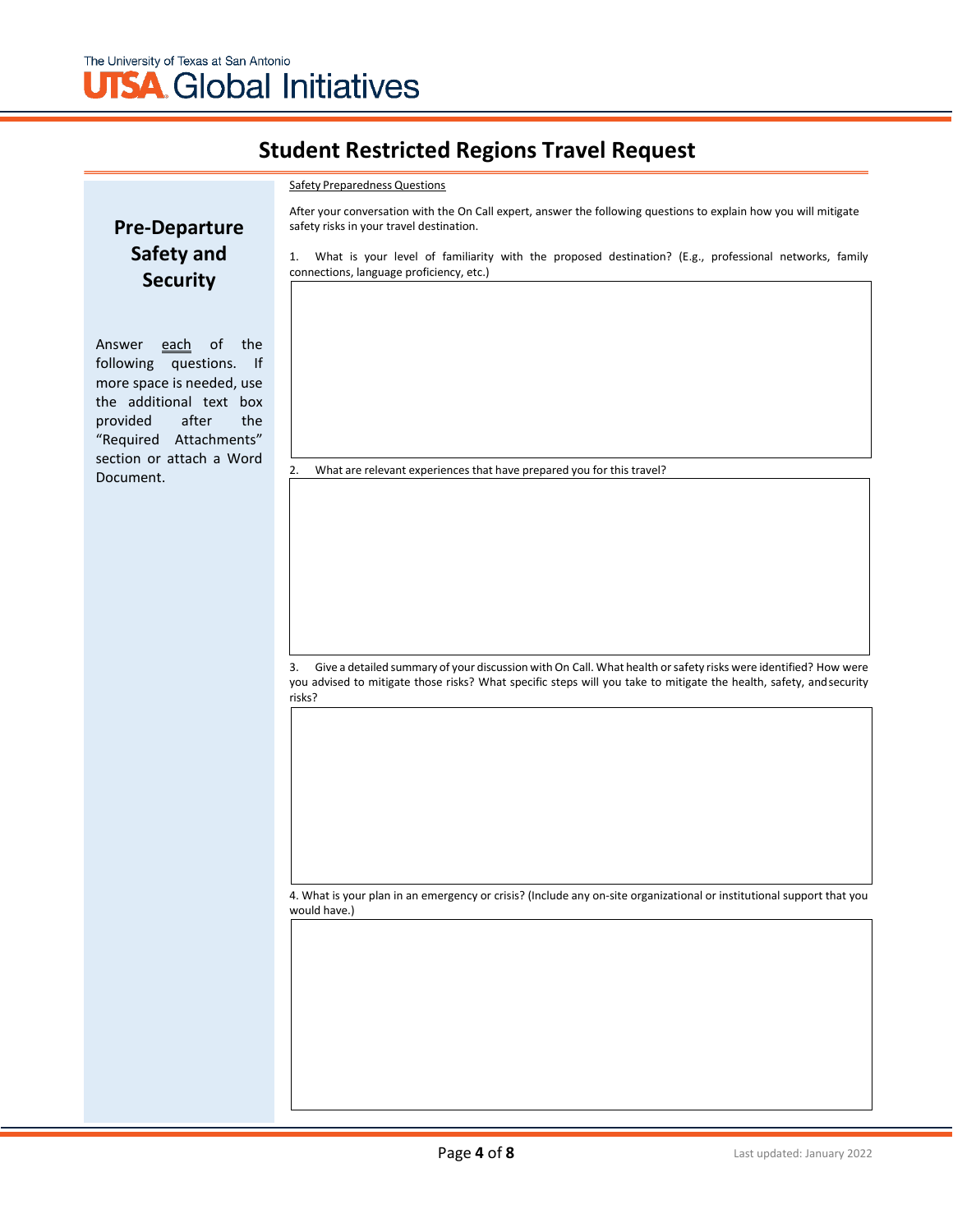# **UTSA** Global Initiatives

| <b>Risk Notification</b><br><b>Statement</b><br>of<br>the<br>Read<br><u>all</u><br>following statements<br>and check all boxes. | The University of Texas at San Antonio must review international travel to destinations on the UTSA Restricted<br>Regions List, as determined by the International Oversight Committee. Travel to any location on the Restricted<br>Regions list involves certain degrees of risk.<br>It is important that you UNDERSTAND and CAREFULLY CONSIDER the following risks:<br>The US Embassy nearest your destination may temporarily close or suspend public services for security<br>٠<br>reasons.<br>The US Embassy nearest your destination may not be able to provide emergency assistance should you<br>$\bullet$<br>require it.<br>If there is a need to evacuate in an emergency flights may be suspended, and other departure or shelter<br>$\bullet$<br>options may be limited or non-existent.<br>Access to hospitals, emergency medical care and medications may be limited or non-existent.<br>$\bullet$<br>Should you experience difficulties, the University of Texas at San Antonio, and their contracted emergency<br>$\bullet$<br>assistance provider, On Call International, may not be in a position to provide emergency assistance to<br>you.<br>Participation in travel to a UTSA Restricted Region has inherent risks, which may include illness, kidnapping,<br>$\bullet$<br>injury, or death. These risks can never be eliminated.<br>Risks of travel to your destination may include (but are not limited to) dangers to health and personal safety,<br>٠<br>including possible death posed by a natural disaster, disease, terrorism, crime, civil unrest, and/or violence.<br>Additional risks include (but are not limited to) minor and major physical injuries, emotional and<br>٠<br>psychological injuries inflicted accidentally or intentionally by others, and/or catastrophic injuries, including<br>paralysis and death.<br>There may be additional health, safety, and security factors/risks that are unknown or that have not been<br>$\bullet$<br>brought to your attention by the University of Texas at San Antonio.<br>Yes, I have read and understand the above statements.<br>It is HIGHLY RECOMMENDED that you visit & CAREFULLY REVIEW the following websites:<br><b>UTSA Travel Policy to restricted regions</b><br>$\bullet$<br>On Call International (Group ID: 100143CPPD21)<br>٠<br>US Department of State for Travel Warnings, advisories, and consular information sheets for the intended<br>٠<br>destination<br>US Center for Disease Control and Prevention website for information on health issues and recommended<br>$\bullet$<br>vaccinations for travel to intended destination<br>World Health Organization website for information on disease outbreaks and emergencies<br>$\bullet$<br>Yes, I have read and understand the above statements. |  |
|---------------------------------------------------------------------------------------------------------------------------------|-------------------------------------------------------------------------------------------------------------------------------------------------------------------------------------------------------------------------------------------------------------------------------------------------------------------------------------------------------------------------------------------------------------------------------------------------------------------------------------------------------------------------------------------------------------------------------------------------------------------------------------------------------------------------------------------------------------------------------------------------------------------------------------------------------------------------------------------------------------------------------------------------------------------------------------------------------------------------------------------------------------------------------------------------------------------------------------------------------------------------------------------------------------------------------------------------------------------------------------------------------------------------------------------------------------------------------------------------------------------------------------------------------------------------------------------------------------------------------------------------------------------------------------------------------------------------------------------------------------------------------------------------------------------------------------------------------------------------------------------------------------------------------------------------------------------------------------------------------------------------------------------------------------------------------------------------------------------------------------------------------------------------------------------------------------------------------------------------------------------------------------------------------------------------------------------------------------------------------------------------------------------------------------------------------------------------------------------------------------------------------------------------------------------------------------------------------------------------------------------------------------------------------------------------------------------------------------------------------------------------------------------------------------------------------------------------------------------------------------------------------------------------------------------------------------|--|
| <b>Voluntary Participation</b>                                                                                                  | No University of Texas at San Antonio student, faculty, or staff can be required to travel to a Restricted Region.                                                                                                                                                                                                                                                                                                                                                                                                                                                                                                                                                                                                                                                                                                                                                                                                                                                                                                                                                                                                                                                                                                                                                                                                                                                                                                                                                                                                                                                                                                                                                                                                                                                                                                                                                                                                                                                                                                                                                                                                                                                                                                                                                                                                                                                                                                                                                                                                                                                                                                                                                                                                                                                                                          |  |
| in Travel                                                                                                                       | By checking the box below you are confirming that any participation in travel to a Restricted Region is strictly                                                                                                                                                                                                                                                                                                                                                                                                                                                                                                                                                                                                                                                                                                                                                                                                                                                                                                                                                                                                                                                                                                                                                                                                                                                                                                                                                                                                                                                                                                                                                                                                                                                                                                                                                                                                                                                                                                                                                                                                                                                                                                                                                                                                                                                                                                                                                                                                                                                                                                                                                                                                                                                                                            |  |
| Read the following statement                                                                                                    | voluntary, and you assume full responsibility for all risks associated with this travel.                                                                                                                                                                                                                                                                                                                                                                                                                                                                                                                                                                                                                                                                                                                                                                                                                                                                                                                                                                                                                                                                                                                                                                                                                                                                                                                                                                                                                                                                                                                                                                                                                                                                                                                                                                                                                                                                                                                                                                                                                                                                                                                                                                                                                                                                                                                                                                                                                                                                                                                                                                                                                                                                                                                    |  |
| and check the box at the end.                                                                                                   | Yes, I have read and understand the above statement.                                                                                                                                                                                                                                                                                                                                                                                                                                                                                                                                                                                                                                                                                                                                                                                                                                                                                                                                                                                                                                                                                                                                                                                                                                                                                                                                                                                                                                                                                                                                                                                                                                                                                                                                                                                                                                                                                                                                                                                                                                                                                                                                                                                                                                                                                                                                                                                                                                                                                                                                                                                                                                                                                                                                                        |  |
| <b>IOC Right to Withdraw</b>                                                                                                    | In the event of approval, the University retains the right to withdraw approval and/or require return to the U.S.                                                                                                                                                                                                                                                                                                                                                                                                                                                                                                                                                                                                                                                                                                                                                                                                                                                                                                                                                                                                                                                                                                                                                                                                                                                                                                                                                                                                                                                                                                                                                                                                                                                                                                                                                                                                                                                                                                                                                                                                                                                                                                                                                                                                                                                                                                                                                                                                                                                                                                                                                                                                                                                                                           |  |
| <b>Approval</b>                                                                                                                 | This may occur if there is a change in the proposed itinerary, the critical nature of the trip, or the                                                                                                                                                                                                                                                                                                                                                                                                                                                                                                                                                                                                                                                                                                                                                                                                                                                                                                                                                                                                                                                                                                                                                                                                                                                                                                                                                                                                                                                                                                                                                                                                                                                                                                                                                                                                                                                                                                                                                                                                                                                                                                                                                                                                                                                                                                                                                                                                                                                                                                                                                                                                                                                                                                      |  |
| Read the following statement                                                                                                    | health/safety/security climate of the region of interest.                                                                                                                                                                                                                                                                                                                                                                                                                                                                                                                                                                                                                                                                                                                                                                                                                                                                                                                                                                                                                                                                                                                                                                                                                                                                                                                                                                                                                                                                                                                                                                                                                                                                                                                                                                                                                                                                                                                                                                                                                                                                                                                                                                                                                                                                                                                                                                                                                                                                                                                                                                                                                                                                                                                                                   |  |
| and check the box at the end.                                                                                                   | Yes, I have read and understand the above statement.                                                                                                                                                                                                                                                                                                                                                                                                                                                                                                                                                                                                                                                                                                                                                                                                                                                                                                                                                                                                                                                                                                                                                                                                                                                                                                                                                                                                                                                                                                                                                                                                                                                                                                                                                                                                                                                                                                                                                                                                                                                                                                                                                                                                                                                                                                                                                                                                                                                                                                                                                                                                                                                                                                                                                        |  |
| <b>Penalties for IOC Travel</b><br><b>Policy Violation</b><br>Read the following statement<br>and check the box at the end.     | The University reserves the right to withhold reimbursement and/or take other disciplinary actions for<br>noncompliance with the UTSA Travel Policy to Restricted Regions.<br>Yes, I have read and understand the above statement.                                                                                                                                                                                                                                                                                                                                                                                                                                                                                                                                                                                                                                                                                                                                                                                                                                                                                                                                                                                                                                                                                                                                                                                                                                                                                                                                                                                                                                                                                                                                                                                                                                                                                                                                                                                                                                                                                                                                                                                                                                                                                                                                                                                                                                                                                                                                                                                                                                                                                                                                                                          |  |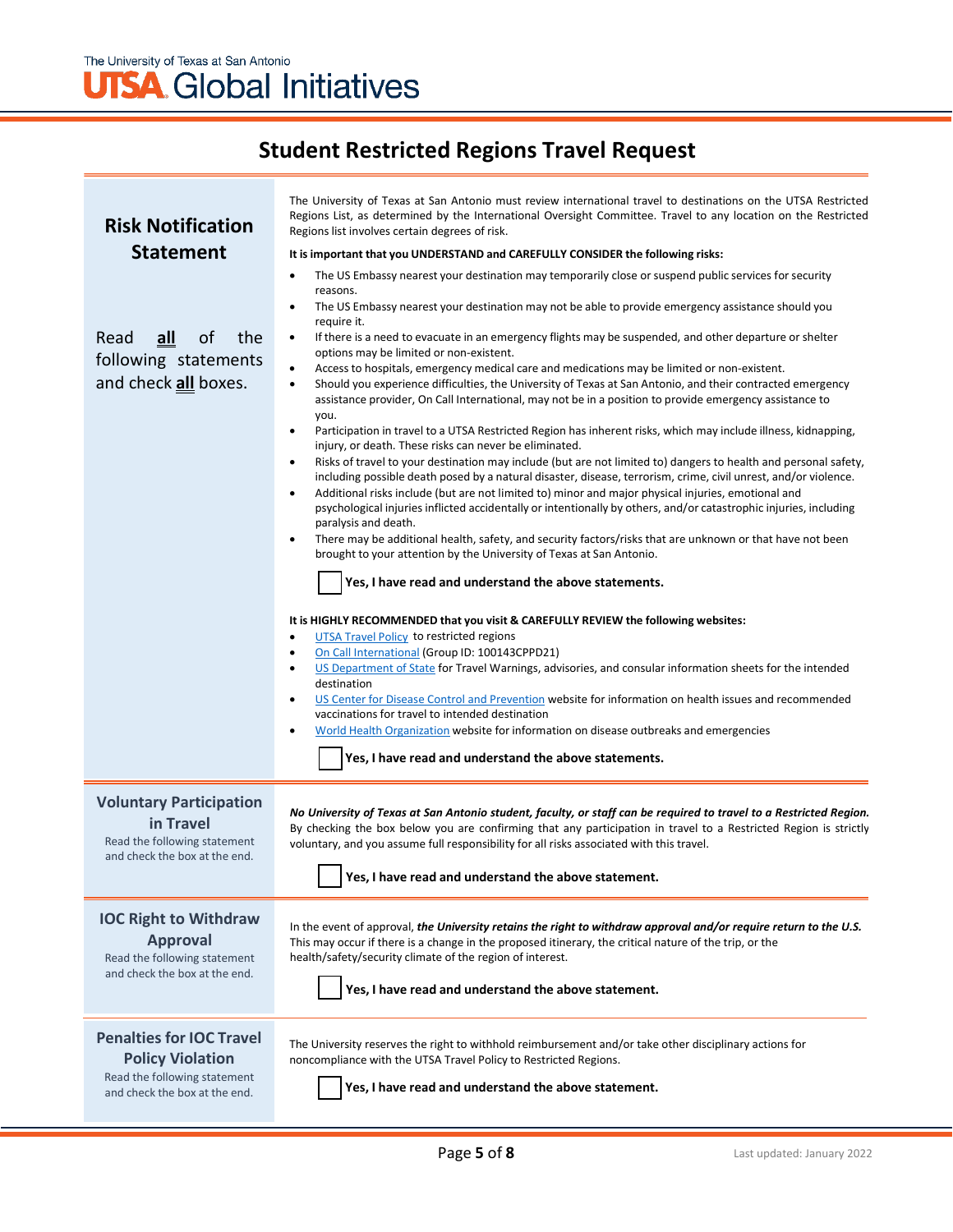### **Proposed Itinerary and Activities**

Answer **each** of the following questions. If more space is needed, use the additional text box provided after the "Required Attachments" section or attach a Word Document.

| 1. List physical addresses for your accommodations and where you will be based. Be specific enough for an                                                    |
|--------------------------------------------------------------------------------------------------------------------------------------------------------------|
| accurate search on Google Maps and attach map showing, to and from airport, lodging, study/research sites, etc.                                              |
| Instructions on how to create map of proposed travel (log in using a google account):                                                                        |
| https://www.google.com/maps $\rightarrow \equiv$ (menu) $\rightarrow$ YOUR PLACES $\rightarrow$ MAPS $\rightarrow$ CREATE MAP $\rightarrow$ add drop pins to |
| indicate: lodging, places of work, study/research sites, planned visits; DRAW LINE to and from airport <->                                                   |
| lodging, planned transportation routes.                                                                                                                      |

2. List proposed airlines and flight numbers. (The IOC recommends you do not book travel prior to approval; however, list potential flight information.)

3. Describe how you will travel within the region and day-to-day movement.

4. Describe any field trips or excursions to other locations outside the main area(s) described in #1.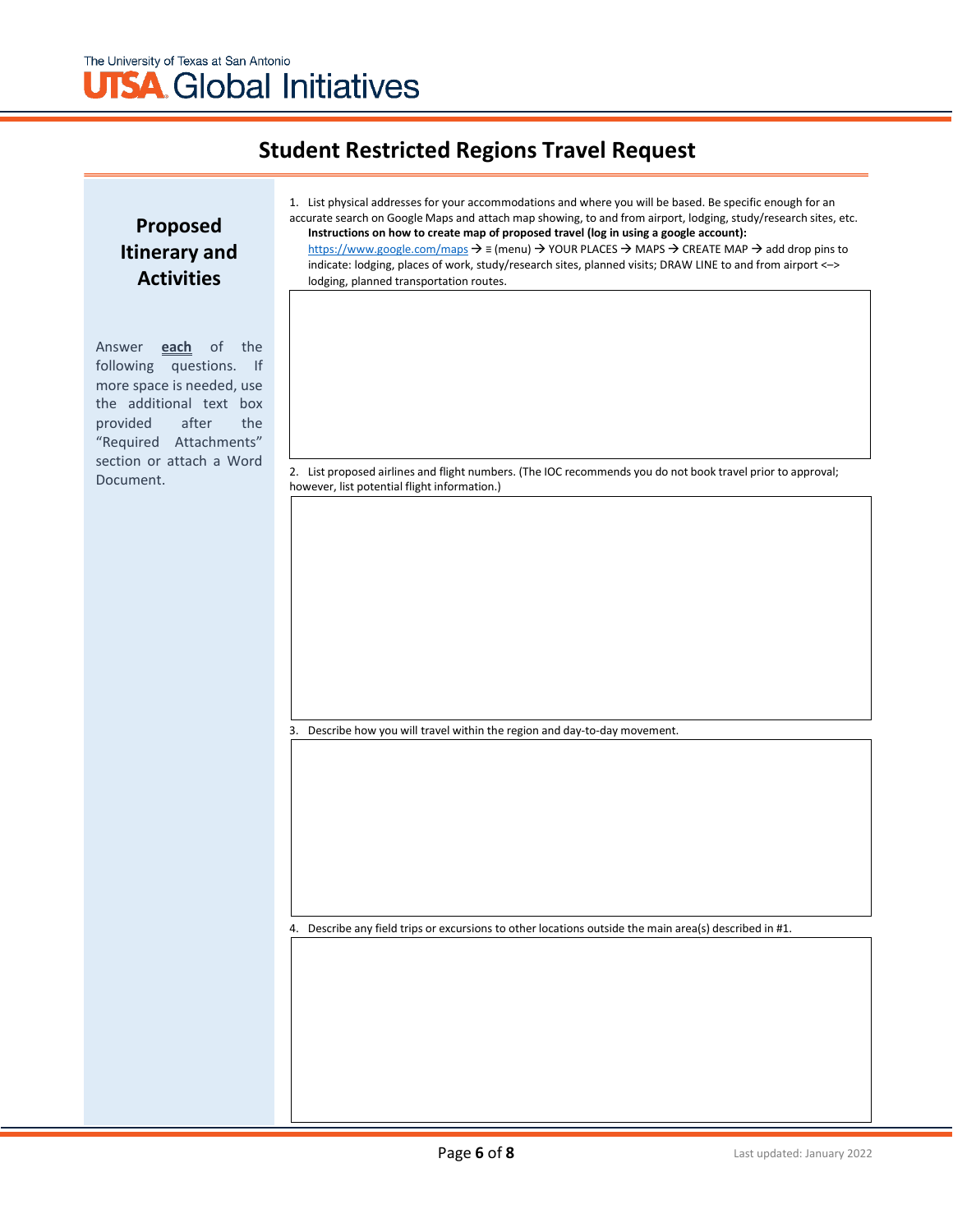## The University of Texas at San Antonio **UTSA** Global Initiatives

|                                                                                                                                                                                                                                      | 1. What is the academic purpose and goals of the travel? How will this travel impact coursework at UTSA and                                                                                     |  |
|--------------------------------------------------------------------------------------------------------------------------------------------------------------------------------------------------------------------------------------|-------------------------------------------------------------------------------------------------------------------------------------------------------------------------------------------------|--|
|                                                                                                                                                                                                                                      | aid in the pursuit of a degree?                                                                                                                                                                 |  |
| <b>Academic</b>                                                                                                                                                                                                                      |                                                                                                                                                                                                 |  |
| <b>Rationale</b>                                                                                                                                                                                                                     |                                                                                                                                                                                                 |  |
|                                                                                                                                                                                                                                      |                                                                                                                                                                                                 |  |
| of<br>the<br>Answer<br><u>each</u><br>following<br>questions.<br>$\mathsf{H}$<br>more space is needed, use<br>the additional text box<br>after<br>the<br>provided<br>"Required Attachments"<br>section or attach a Word<br>Document. | 2. What is the compelling academic reason why this travel must take place at the location, despite current risks?<br>What alternative opportunities are available and why were they not chosen? |  |
|                                                                                                                                                                                                                                      |                                                                                                                                                                                                 |  |
|                                                                                                                                                                                                                                      | ATTACH THE ON CALL INTERNATIONAL ONLINE TRAVEL ADVICE                                                                                                                                           |  |
|                                                                                                                                                                                                                                      | You must print and read a country report by following these steps:                                                                                                                              |  |
| <b>Required</b><br><b>Attachments</b>                                                                                                                                                                                                | 1. Visit https://www.myoncallportal.com/ and enter the UT System Group Login: 100143CPPD21                                                                                                      |  |
|                                                                                                                                                                                                                                      | 2. Click "Print/Email Report" from the left side of the page.                                                                                                                                   |  |
|                                                                                                                                                                                                                                      | 3. Select the destination country.                                                                                                                                                              |  |
| In addition to your<br>completed request                                                                                                                                                                                             | 4. Select your destination city. If city is not listed, disregard.                                                                                                                              |  |
| form above, you must<br>attach each of the                                                                                                                                                                                           | 5. Check each of the following boxes:                                                                                                                                                           |  |
| following to complete                                                                                                                                                                                                                | Overview √Overview<br>a.                                                                                                                                                                        |  |
| your request.                                                                                                                                                                                                                        | Security √ Security Advice, Summary, and Personal Risk<br>b.                                                                                                                                    |  |
|                                                                                                                                                                                                                                      | City √Country Stability, Security Advice, and Security Guide<br>c.                                                                                                                              |  |
|                                                                                                                                                                                                                                      | 6. Click "Create Report", then print and scan, or print to PDF and attach to your request package                                                                                               |  |
|                                                                                                                                                                                                                                      |                                                                                                                                                                                                 |  |